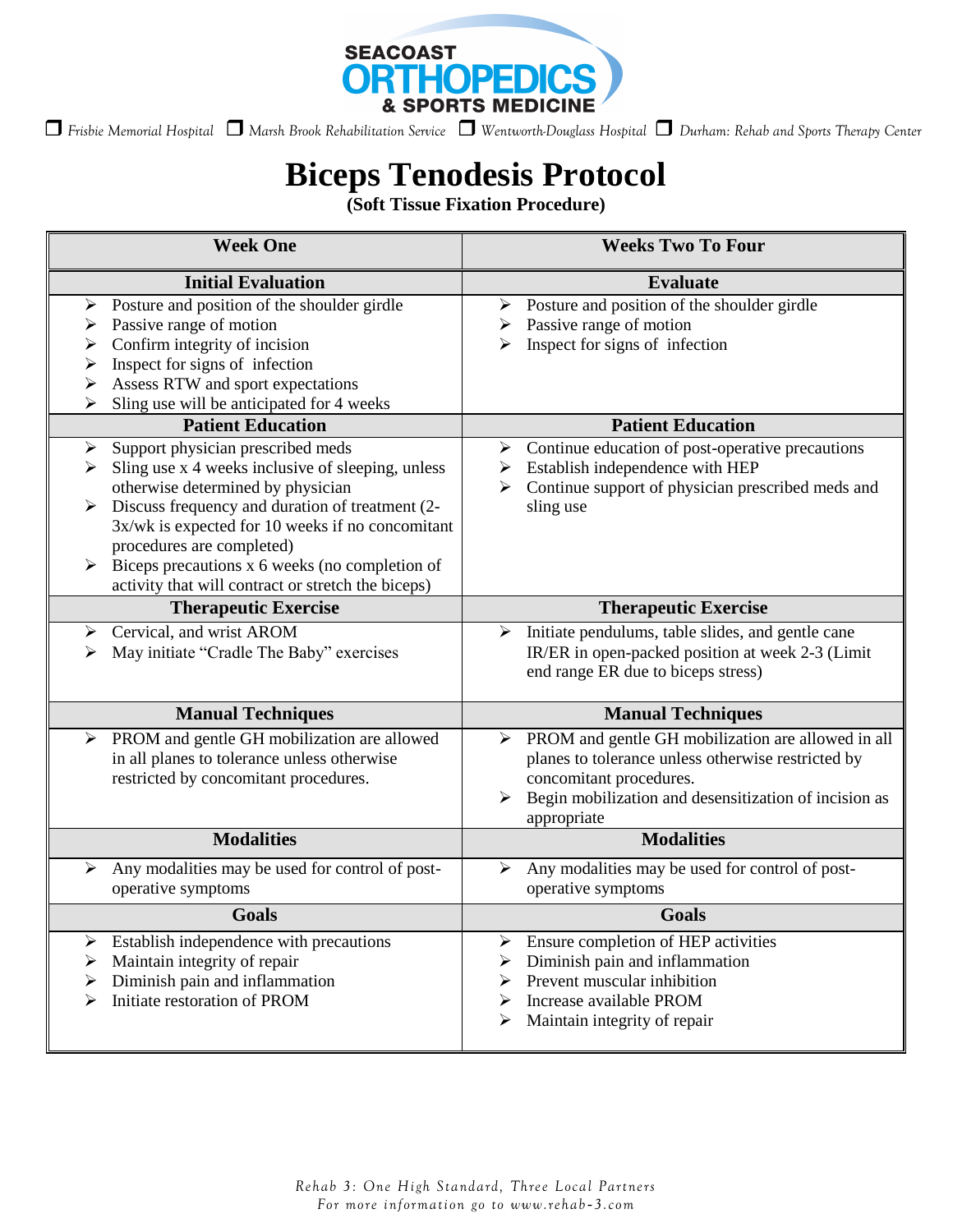

| <b>Weeks Four To Eight</b>                                                                                                                                                                                                                                                                                                                                                                                                                                                                                                                                                                                                                                                                          | <b>Weeks Eight To Discharge</b>                                                                                                                                                                                                                                                                                                                                                                                                                                                                                                                                                                                             |
|-----------------------------------------------------------------------------------------------------------------------------------------------------------------------------------------------------------------------------------------------------------------------------------------------------------------------------------------------------------------------------------------------------------------------------------------------------------------------------------------------------------------------------------------------------------------------------------------------------------------------------------------------------------------------------------------------------|-----------------------------------------------------------------------------------------------------------------------------------------------------------------------------------------------------------------------------------------------------------------------------------------------------------------------------------------------------------------------------------------------------------------------------------------------------------------------------------------------------------------------------------------------------------------------------------------------------------------------------|
| <b>Evaluate</b>                                                                                                                                                                                                                                                                                                                                                                                                                                                                                                                                                                                                                                                                                     | <b>Evaluate</b>                                                                                                                                                                                                                                                                                                                                                                                                                                                                                                                                                                                                             |
| Posture and position of the shoulder girdle<br>➤<br>Passive range of motion                                                                                                                                                                                                                                                                                                                                                                                                                                                                                                                                                                                                                         | Address any deficits that may limit return to work or<br>➤<br>sport goals<br>HEP compliance<br>➤                                                                                                                                                                                                                                                                                                                                                                                                                                                                                                                            |
| <b>Patient Education</b>                                                                                                                                                                                                                                                                                                                                                                                                                                                                                                                                                                                                                                                                            | <b>Patient Education</b>                                                                                                                                                                                                                                                                                                                                                                                                                                                                                                                                                                                                    |
| Discontinue sling use at week 4 unless indicated<br>$\blacktriangleright$<br>otherwise by physician<br>Begin patient education regarding correction of<br>$\blacktriangleright$<br>abnormal movement patterns and posture<br>Continue compliance with all other precautions<br>➤<br>as listed in week one                                                                                                                                                                                                                                                                                                                                                                                           | Continue education regarding correction of abnormal<br>≻<br>movement patterns and posture<br>Discuss the benefits of completing a CFA program<br>$\blacktriangleright$<br>and introduce to CFA staff                                                                                                                                                                                                                                                                                                                                                                                                                        |
| <b>Therapeutic Exercise</b>                                                                                                                                                                                                                                                                                                                                                                                                                                                                                                                                                                                                                                                                         | <b>Therapeutic Exercise</b>                                                                                                                                                                                                                                                                                                                                                                                                                                                                                                                                                                                                 |
| Initiate pain free AROM without resistance,<br>➤<br>selecting activities that limit stress on the biceps<br>at week 4<br>Initiate gentle isotonic activity for periscapular<br>$\blacktriangleright$<br>and RC muscles week 6<br>Introduce gentle AROM elbow flexion (biceps)<br>at week 6<br>Progress AAROM to include wall climbs and<br>➤<br>other self-stretches as needed and tolerated<br>depending on concomitant procedures at week 8<br><b>Manual Techniques</b><br>PROM and joint mobilization as indicated<br>➤<br>Mobilization and desensitization of incision as<br>⋗<br>indicated<br>Initiate gentle rhythmic stabilization in open<br>➤<br>packed position and progress as tolerated | May initiate CFA program week 10<br>➤<br>Progress to sport-specific activity<br>➤<br>Initiate throwing program not prior to 12 weeks post-<br>⋗<br>op and only with physician approval<br>Continue isotonic exercise for periscapular and<br>$\blacktriangleright$<br>rotator cuff musculature, progressing to shoulder<br>height and above when indicated<br>Progress biceps activity<br>≻<br>Continue with stretches as needed<br>➤<br>Introduce dynamic rhythmic stabilization<br>⋗<br><b>Manual Techniques</b><br>Any techniques as indicated<br>➤<br>Continue and progress rhythmic stabilization as<br>➤<br>indicated |
| <b>Modalities</b>                                                                                                                                                                                                                                                                                                                                                                                                                                                                                                                                                                                                                                                                                   | <b>Modalities</b>                                                                                                                                                                                                                                                                                                                                                                                                                                                                                                                                                                                                           |
| Any modalities as indicated<br>➤                                                                                                                                                                                                                                                                                                                                                                                                                                                                                                                                                                                                                                                                    | Any modalities as indicated<br>➤                                                                                                                                                                                                                                                                                                                                                                                                                                                                                                                                                                                            |
| <b>Goals</b>                                                                                                                                                                                                                                                                                                                                                                                                                                                                                                                                                                                                                                                                                        | Goals                                                                                                                                                                                                                                                                                                                                                                                                                                                                                                                                                                                                                       |
| Independent with HEP<br>➤<br>Little to no pain with daily activity<br>➤<br>Full PROM at 6 weeks depending on<br>concomitant procedures                                                                                                                                                                                                                                                                                                                                                                                                                                                                                                                                                              | <b>Full AROM</b><br>➤<br>No pain<br>Normal strength<br>Return to work or sport<br>Independence with HEP<br>⋗                                                                                                                                                                                                                                                                                                                                                                                                                                                                                                                |